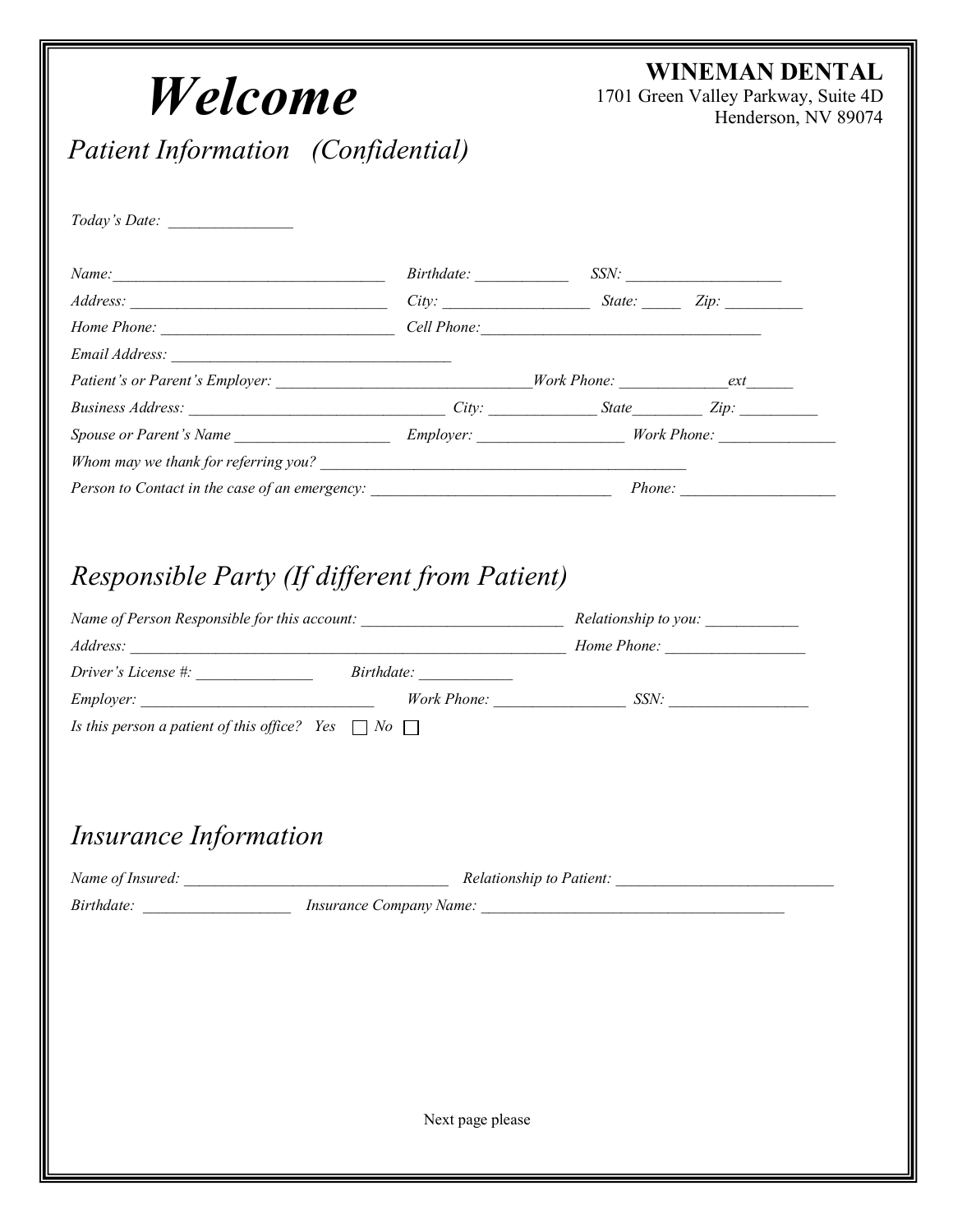| <b>WINEMAN DENTAL Patient Medical History</b>                  | Do you have o |
|----------------------------------------------------------------|---------------|
| Yes<br>No                                                      |               |
| 1. Are you under medical treatment now?                        | Low I         |
| 2. Been hospitalized for any surgical operation or             | <b>High</b>   |
| serious illness within the last 5 years?                       | Heart         |
| If yes, please explain:                                        | Heart         |
|                                                                | Rheu          |
|                                                                | Heart         |
| 3. Are you taking any medication?                              | Heart         |
| If so what are they:                                           | Cardi         |
|                                                                | Angin         |
| Any OTC or non-prescription drugs?                             | Mitra         |
| If so what are they?                                           |               |
| 4. Are you allergic to/had a reaction to any of the following: | Asth          |
| Yes<br>No                                                      | <b>COP</b>    |
| Local Anesthetics (e.g., Novocaine)                            | Chro          |
|                                                                | Resp          |
|                                                                | Epile         |
| Please List                                                    | TB            |
|                                                                | Arth          |
|                                                                | Any           |
|                                                                | Loca          |
|                                                                | Hepa          |
|                                                                | Circl         |
| Any metals (e.g. nickel, mercury etc.)                         | Bloo          |
|                                                                | Canc          |
| Other (please list)                                            | Radi          |
| 5. Women Only:                                                 | Live          |
| a) Pregnant or think you may be pregnant?                      | Kidr          |
|                                                                | Fain          |
|                                                                | Stor          |
|                                                                | <b>GEF</b>    |
| e) Taking anything for bone health?                            | Thy           |
| H<br>$\mathbf{L}$                                              | Diab          |
|                                                                | AID           |
| <b>WINEMAN DENTAL: Patient Dental History</b>                  | <b>CTD</b>    |

*Previous Dentist and Location*  $\overline{YFS}$  NO

|                                                  | YES | NΟ |
|--------------------------------------------------|-----|----|
|                                                  |     |    |
| 2. Teeth sensitive to hot or cold liquids/foods? |     |    |
|                                                  |     |    |
|                                                  |     |    |
|                                                  |     |    |
| 6. Any of the following problems in your $iaw$ ? |     |    |
|                                                  |     |    |
|                                                  |     |    |
|                                                  |     |    |
|                                                  |     |    |

#### **Do you have or have you had any of the following?**

|                                                | Yes        | No  |    |
|------------------------------------------------|------------|-----|----|
| Low Blood Pressure                             |            |     |    |
| High Blood Pressure                            |            |     |    |
| Heart Attack                                   |            |     |    |
| Heart Bypass Surgery                           |            |     |    |
| Rheumatic Fever                                |            |     |    |
| Heart Murmur                                   |            |     |    |
| Heart Disease                                  |            |     |    |
| Cardiac Pacemaker                              |            |     |    |
|                                                |            |     |    |
| Mitral Valve Prolapse                          |            |     |    |
|                                                | <b>Yes</b> | No  |    |
| Asthma                                         |            |     |    |
| COPD                                           |            |     |    |
| Chronic Bronchitis                             |            |     |    |
| Respiratory Problems                           |            |     |    |
| Epilepsy/Convulsions                           |            |     |    |
| TB                                             |            |     |    |
| Arthritis                                      |            |     |    |
| Any Joint Replacement                          |            |     |    |
|                                                |            |     |    |
| Hepatitis                                      |            |     |    |
| Circle type: A B C                             |            |     |    |
| Blood Thinners?                                |            |     |    |
| Cancer                                         |            |     |    |
|                                                |            |     |    |
| Radiation treatment<br>Liver disease           |            |     |    |
|                                                |            |     |    |
| Kidney diseases                                |            |     |    |
| Fainting/Seizures                              |            |     |    |
| Stomach problems                               |            |     |    |
| GERD                                           |            |     |    |
| Thyroid problems                               |            |     |    |
|                                                |            |     |    |
| AIDS/HIV Infection                             |            |     |    |
| STD                                            |            |     |    |
| Date of Last Exam:                             |            | YES | NO |
|                                                |            |     |    |
|                                                |            |     |    |
| 9. Any prolonged bleeding after an extraction? |            |     |    |
| 10.                                            |            |     |    |
| Have you had any periodontal treatment?<br>11. |            |     |    |
| Deep cleaning under local anesthesia?          |            |     |    |
|                                                |            |     |    |

## *Authorization and Release*

I have read the above questions and truthfully answered them to the best of my ability and knowledge. I understand that providing incorrect information can be dangerous to my health. I authorize the release of any information while under Dr. Wineman's care (diagnosis and treatment records rendered to me or any of my children) to third party payers and/or other required dental practitioners. I authorize and request my insurance company to pay the dentist directly or dental group insurance benefits otherwise payable to me. I understand that my dental insurance carrier may pay less than the actual bill for services. I agree to be responsible for payment of all services rendered on my behalf or my dependents.

 $X$ 

Signature of patient (or parent if patient is a minor) Date

Periodontal Surgery? ............................................

 $\mathcal{L}_\text{max}$  and the contract of the contract of the contract of the contract of the contract of the contract of  $\mathcal{L}_\text{max}$  and  $\mathcal{L}_\text{max}$  and  $\mathcal{L}_\text{max}$  and  $\mathcal{L}_\text{max}$  and  $\mathcal{L}_\text{max}$ 

12. How long do you want to keep your teeth? 13. Anything you would change about your smile?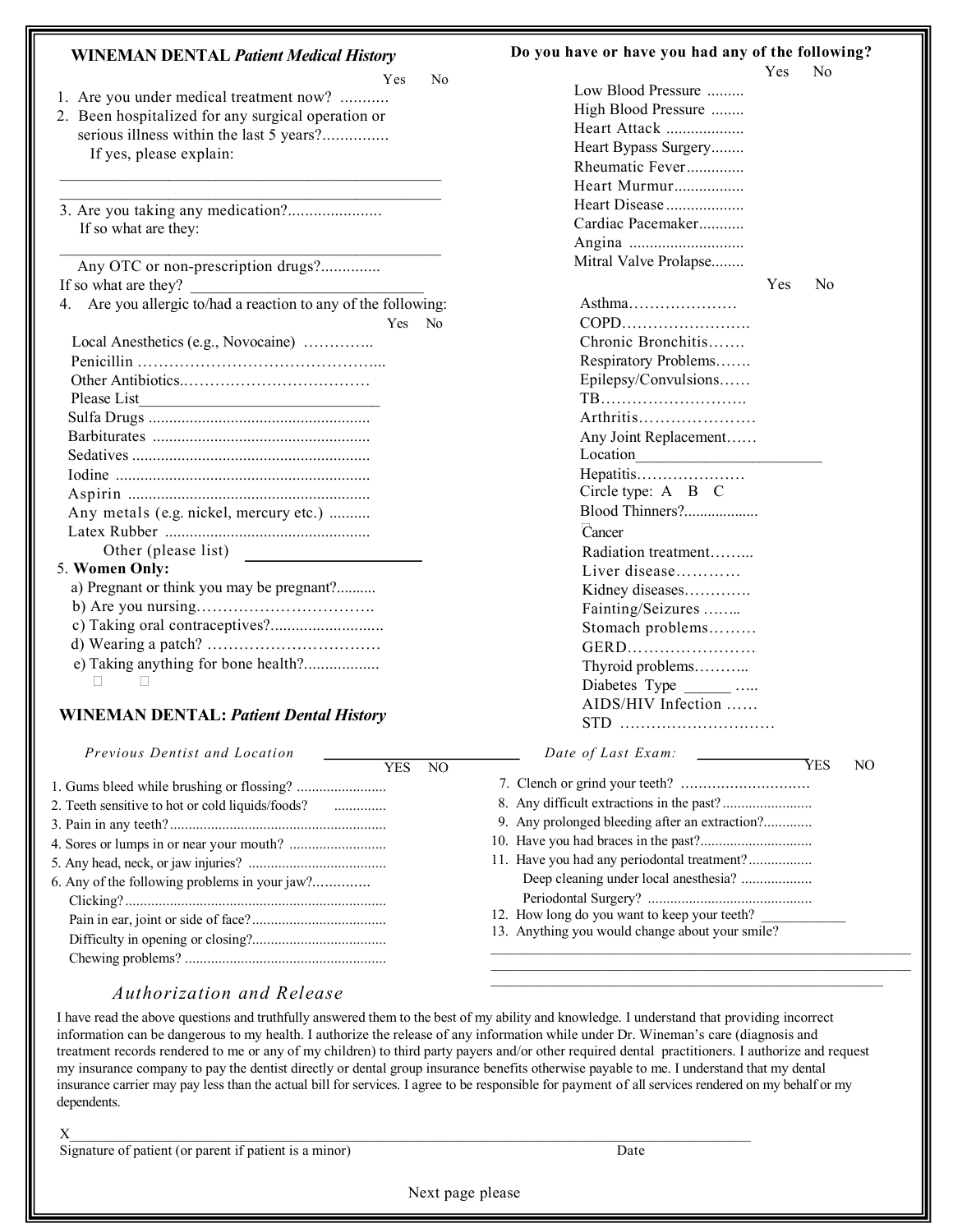### **WINEMAN DENTAL**

1701 Green Valley Parkway, Suite 4D Henderson, NV 89074

## *INFORMED CONSENT*

All the information on the previous pages of this packet is true and correct to the best of my (the patient's) knowledge. I authorize my physician or dentist to provide all necessary medical and/or dental information to another provider and they can be contacted for advice or details of my treatment/care. I further authorize the taking of radiographs, photographs, and other diagnostic measures as deemed appropriate for a thorough evaluation and for teaching and educational purposes. Authorization is also given for dental treatment to be rendered by the dentist and the office staff.

The dental team believes you should play an active role in your treatment and you should give us your informed consent prior to beginning any procedure. The purpose of this form is to inform you of the risks that you may incur in course of treatment, such as endodontic therapy (root canal treatment) or oral surgery.

Root canal treatment is done when the nerve of the tooth is infected with the goal of maintaining the tooth in the mouth. The nerve and blood vessels of the tooth are removed and an inert material is placed into the canal space. While root canal therapy is quite predictable and enjoys a high success rate, even under the best circumstances, endodontic therapy occasionally fails. Re-treatment of the affected tooth or a treatment called an apicoectomy may be required. An apicoectomy is where the surgeon removes the root tip of the tooth in question and then may place a filling into the root tip. Occasionally the decay/infection/crack may be too advanced for the dental team to save the tooth and it must be extracted to eliminate the cause of the pain and/or infection.

RISK OF DENTAL PROCEDURES IN GENERAL: Included (but not limited to) are complications resulting from the use of dental instruments, drugs, sedation, medicines, analgesics (pain killers), anesthetic agents and dental injections. These complications may include any or some of the following: pain; swelling; post treatment infection; swelling; bleeding; tooth sensitivity; numbness of the lip, teeth, tongue, chin, gum tissue, cheeks; reactions to injections, changes in occlusion (biting); muscle cramps and spasms; temporomandibular joint (jaw) difficulty; loosening of teeth or tooth restorations; injuries(abrasions, lacerations, cracking, traumatic burns) to other structures in the mouth (cheeks, lips, tongue); referred pain to the ear, neck or head; nausea; vomiting; allergic reactions; itchiness; bruises; delayed healing; and sinus complications. I understand it is my responsibility to report any symptoms to the dentist or member of the dental team immediately. Medication prescribed and drugs administered may cause drowsiness and lack of awareness, concentration, and/or coordination (which may be influenced or potentiated by the use of alcohol and other drugs), thus it is not advisable to operate any vehicle, fast moving equipment, or hazardous device. It may be in your best interest to forego work until fully recovered from any drug effect.

Whenever you have a dental problem your choices can include: no treatment; waiting for more definite development of symptoms to assist in accurate diagnosis, trying to restore the tooth with some sort of filling material or having the tooth removed. Risks involved in these choices might include pain; swelling; infection; tooth loss, and spread of infection to other areas of the head and neck. Since success cannot be guaranteed, treatment will be done in a manner to minimize or avoid risks.

> We will gladly explain all treatment we propose to you. Feel free to ask the dental team any questions that will help you make an informed decision.

Patient (Parent/Guardian) Signature:

| Date: |
|-------|
|-------|

Next page please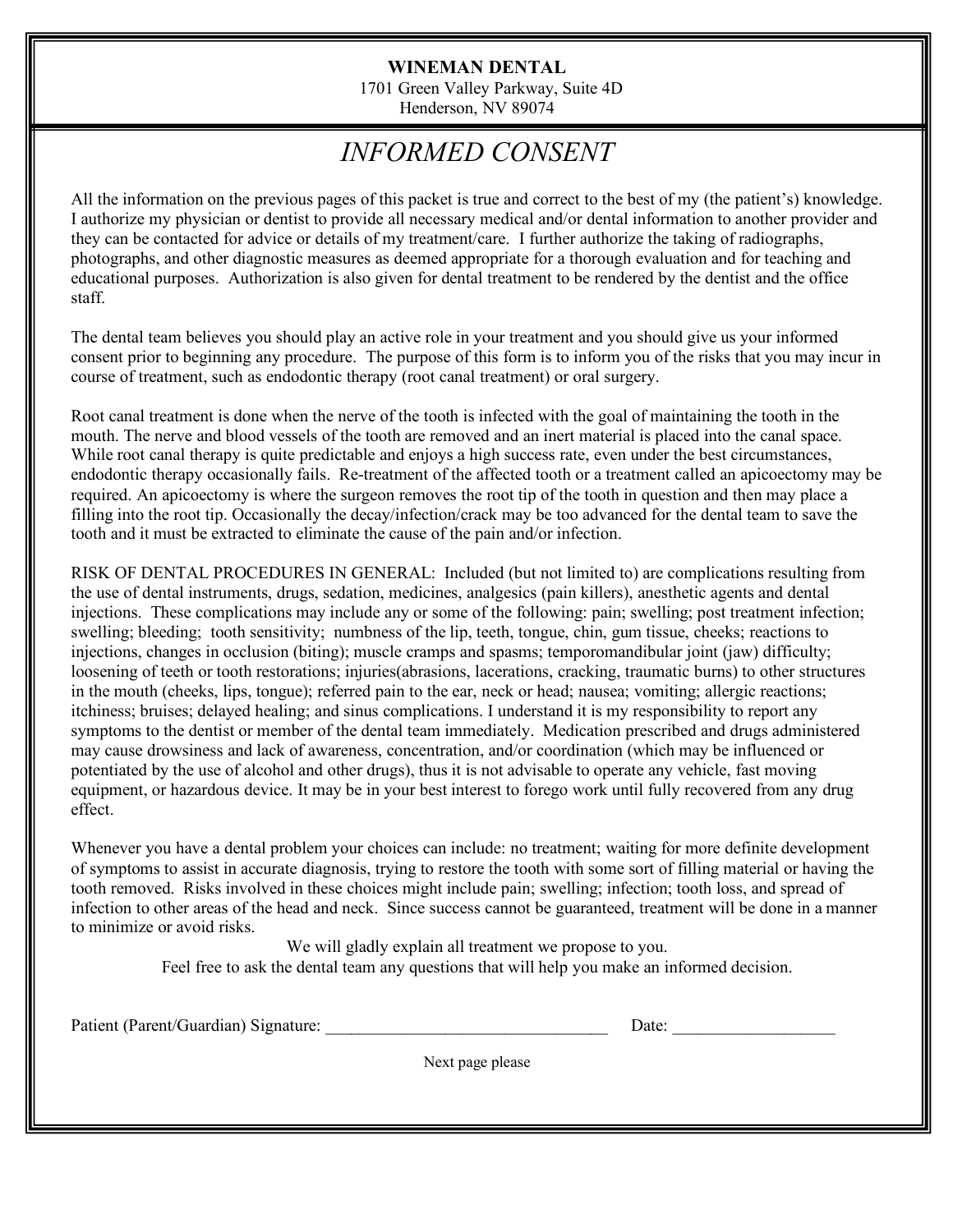#### **WINEMAN DENTAL**

1701 Green Valley Parkway, Suite 4D Henderson, NV 89074

# *FINANCIAL POLICY*

PLEASE READ CAREFULLY AND PRINT AND SIGN THE BOTTOM

**This dental practice is a business. We provide dental services in exchange for payment, either directly from the patient or from the many insurance plans we accept. We accept cash, personal check with proper ID, all major credit cards. We offer 3rd party financing through CareCredit.**

 $\triangleright$  If you have dental insurance:

- 1. We remind our patients that insurance coverage is a benefit provided by their employers. Our office works hard to maximize the dental benefits for each patient, yet we are not insurance experts. We can only **ESTIMATE** the insurance benefit for any service provided. **WE DO NOT GUARANTEE ANY COVERAGE**.
- 2. If you have questions each patient should contact your insurance carrier. Most insurance plans' support can be used quickly if extensive dental work is needed. We remind you that you the patient are ultimately responsible for any charges not covered by your insurance company. Patient's must tell our office if any changes in coverage occur.
- 3. Patient's co-payment is expected at time of service. We can seek predetermination from your carrier, however that is no guarantee of payment from your insurance company.
- 4. If your insurance delays paying a valid claim 60 days from the date of service, we will expect you to pay the balance in full. You can then seek reimbursement from your carrier.

INITIAL HERE:\_\_\_\_\_\_\_\_

If you have a discount plan: This is not traditional insurance, it simply allows you, the patient, to receive dental care at a discounted price for the treatment given. Patient pays IN FULL at TIME OF SERVICE. Since the dental fee is already discounted, no other discounts apply. INITIAL HERE:

- $\triangleright$  We expect an adult parent/guardian to be present when any patient is under 18 years of age. We also expect the parent or guardian who brought the patient to our office to pay for the services provided. INITIAL HERE:\_\_\_\_\_\_\_
- > Penalties:
	- 1. A bounced check is a felony in this state. A **\$25 fee** will be charged for any returned check for non-sufficient funds (NSF). Additionally, a copy of the check will be sent to the Clark County District Attorney for action.
	- 2. After 60 days, **a monthly finance charge of 1.5% (18% APR)** will be added to added to any outstanding balance.
	- 3. Should your account require action by a collection company You agree to reimburse us the fees of any collection agency, which may be based on a percentage at a maximum of 50% of the debt, and all costs, and expenses, including reasonable attorney's fees, we incur in such collections efforts
	- 4. **A postage and handling fee of \$10.00** will be charged for the any additional statement(s) requested after the initial bill has been mailed (usually 30 days after treatment).
	- **5. Each appointment is your reservation with our office for a specific service. If you fail to show, that time cannot be offered to another valuable patient. Therefore, a patient no show/missed appointment fee will be charged if the patient or parent of a minor patient fails to give the office at least 24 hours notice if they cannot not make their appointment. The fee is \$50/\$100 dollars for each missed appointment as per our appointment policy.**
- Ø I understand it is **my** responsibility to advise this office **of any changes** in the contact information for my family or me. Patient assumes all responsibility for outstanding charges when they fail to update contact information.

INITIAL HERE: \_\_\_\_\_\_\_\_\_\_

| Patient Name:                                                                                                | Date:                                                    |  |  |  |  |
|--------------------------------------------------------------------------------------------------------------|----------------------------------------------------------|--|--|--|--|
| Parent or Responsible Party:                                                                                 | Relationship to Patient:                                 |  |  |  |  |
| Option: You may elect to leave a credit card on file to settle any outstanding balance on your account.<br>⋗ |                                                          |  |  |  |  |
|                                                                                                              | Expiration Date: CVV:                                    |  |  |  |  |
| Authorizing Signature:                                                                                       | (we will always contact you prior to charging your card) |  |  |  |  |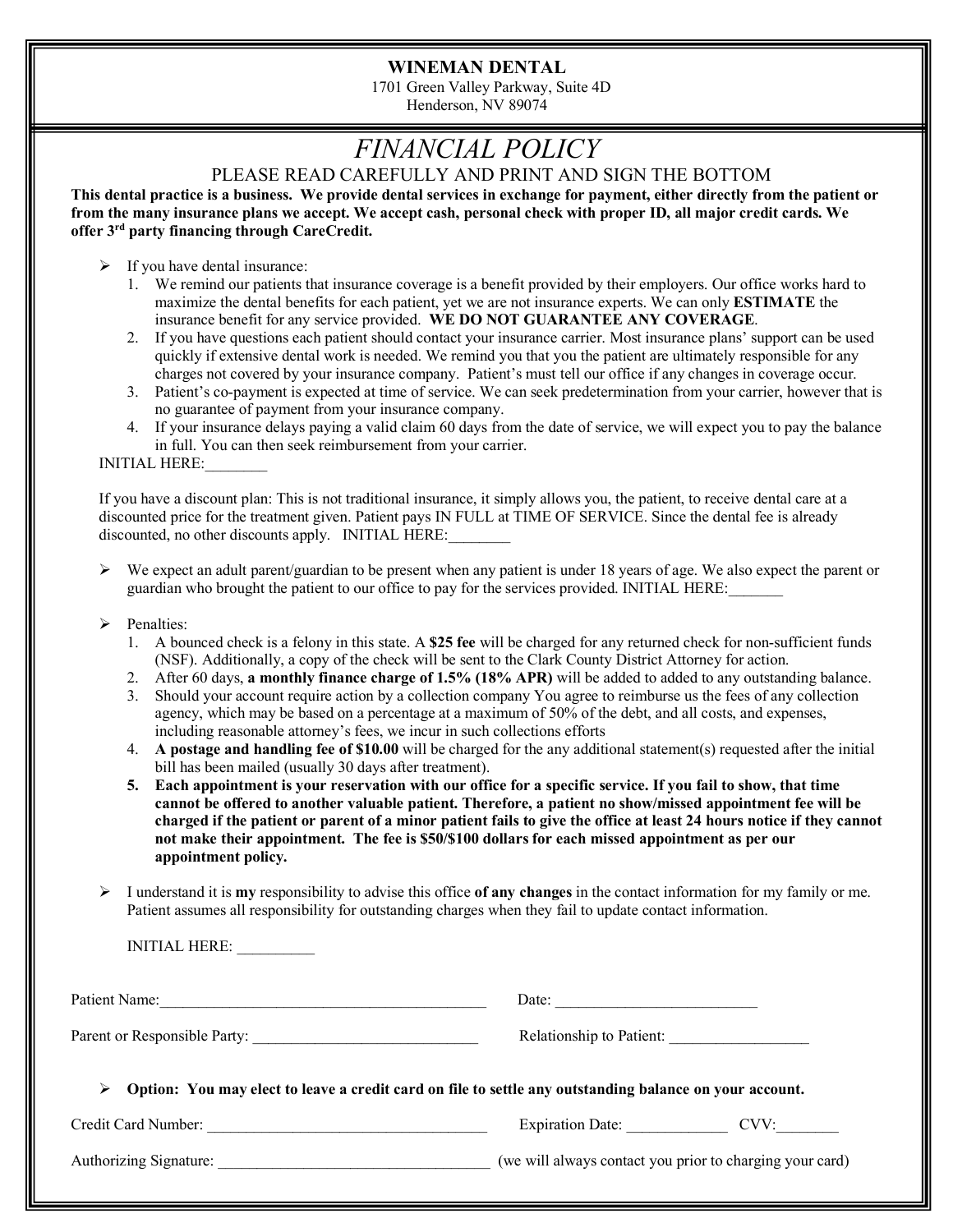## **HEALTH INSURANCE PORTABILITY AND ACCOUNTABILITY ACT PATIENT CONSENT FORM**

I understand that I have certain rights to privacy regarding my protected health information. These rights are given to me under the Health Insurance Portability and Accountability Act of 1996 (HIPAA). I understand that by signing this consent I authorize you to use and disclose my protected health information to carry out:

- Ø Treatment (including direct and indirect treatment by other healthcare providers involved in my treatment);
- $\triangleright$  Obtaining payment from third party payers (e.g. my insurance company);
- $\triangleright$  The day-to-day healthcare operation of your practice.

I have also been informed of and given the right to review and secure a copy of your notice of Privacy Practices, which contains a more complete description of the uses and disclosures of my protected health information, and my rights under HIPAA. I understand that you reserve the right to change the terms of this notice from time to time and that I may contact you at any time to obtain the most current copy of this notice.

I understand that I have a right to request restrictions on how my protected health information is used and disclosed to carry out treatment, payment, and health care operations, but that you are not required to agree to these requested restrictions. However, if you do agree you are then bound to comply with these restrictions.

I understand that I may revoke this consent in writing at any time. However, any use or disclosure that occurred prior to the date I revoke this consent is not affected.

Signed this  $\qquad \qquad$  day of  $\qquad \qquad$ , 20

Printed Patient Name: \_\_\_\_\_\_\_\_\_\_\_\_\_\_\_\_\_\_\_\_\_\_\_\_\_\_\_\_\_\_\_\_\_\_

Relationship to Patient: \_\_\_\_\_\_\_\_\_\_\_\_\_\_\_\_\_\_\_\_\_\_\_\_\_\_\_\_\_\_\_\_\_

| Signature: |  |
|------------|--|
|            |  |

Person(s) we are authorized to discuss billing, treatment and appointment information :

 $\mathcal{L}_\mathcal{L} = \{ \mathcal{L}_\mathcal{L} = \{ \mathcal{L}_\mathcal{L} = \{ \mathcal{L}_\mathcal{L} = \{ \mathcal{L}_\mathcal{L} = \{ \mathcal{L}_\mathcal{L} = \{ \mathcal{L}_\mathcal{L} = \{ \mathcal{L}_\mathcal{L} = \{ \mathcal{L}_\mathcal{L} = \{ \mathcal{L}_\mathcal{L} = \{ \mathcal{L}_\mathcal{L} = \{ \mathcal{L}_\mathcal{L} = \{ \mathcal{L}_\mathcal{L} = \{ \mathcal{L}_\mathcal{L} = \{ \mathcal{L}_\mathcal{$  $\mathcal{L}_\mathcal{L} = \{ \mathcal{L}_\mathcal{L} = \{ \mathcal{L}_\mathcal{L} = \{ \mathcal{L}_\mathcal{L} = \{ \mathcal{L}_\mathcal{L} = \{ \mathcal{L}_\mathcal{L} = \{ \mathcal{L}_\mathcal{L} = \{ \mathcal{L}_\mathcal{L} = \{ \mathcal{L}_\mathcal{L} = \{ \mathcal{L}_\mathcal{L} = \{ \mathcal{L}_\mathcal{L} = \{ \mathcal{L}_\mathcal{L} = \{ \mathcal{L}_\mathcal{L} = \{ \mathcal{L}_\mathcal{L} = \{ \mathcal{L}_\mathcal{$ 

> **WINEMAN DENTAL JOSEPH A. WINEMAN, DMD,PC 1701 GREEN VALLEY PARKWAY, SUITE 4D HENDERSON, NV 89074**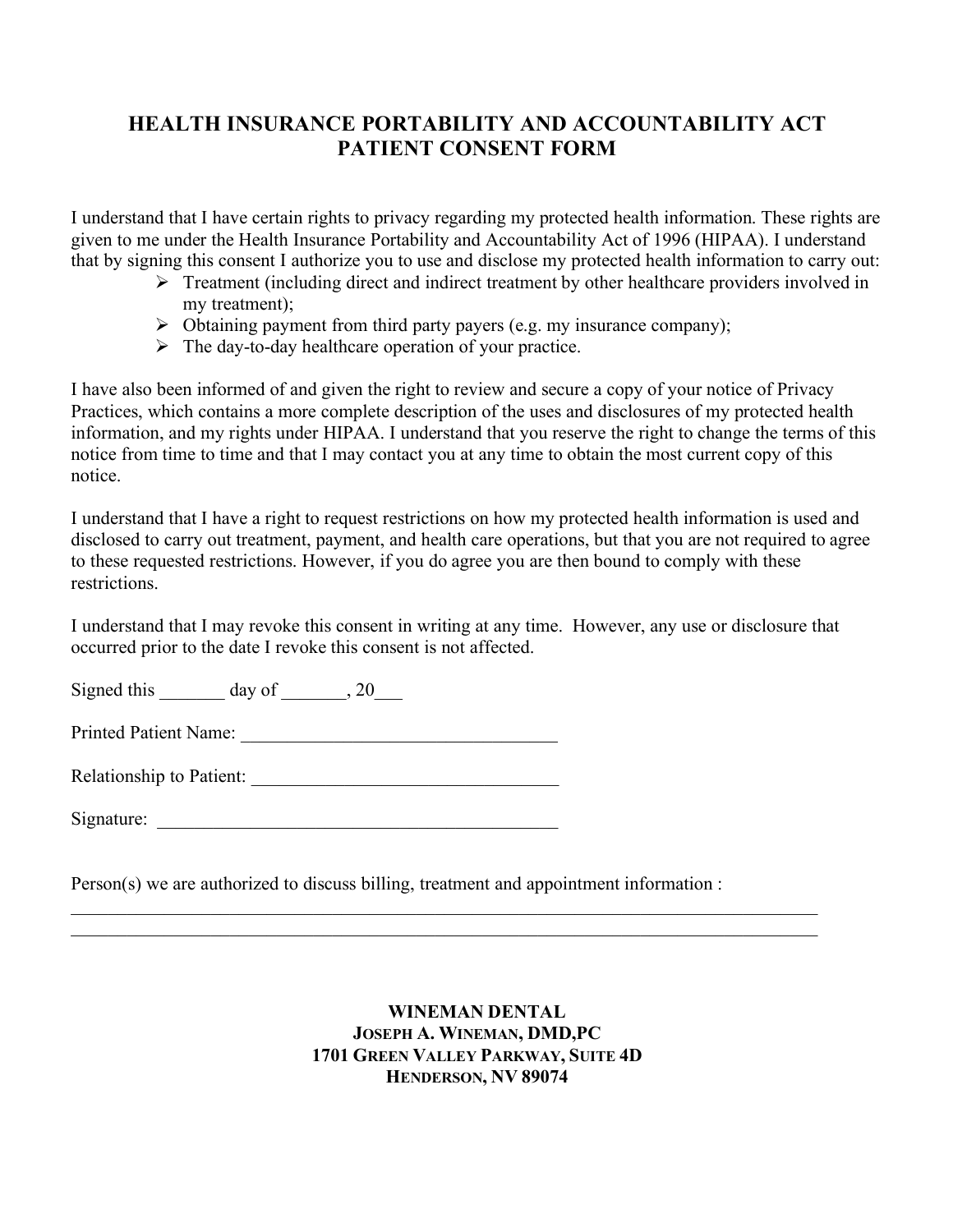## **WINEMAN DENTAL**

1701 Green Valley Parkway, Suite 4D Henderson, NV 89074 702-270-4800

## APPOINTMENT POLICY

**Each appointment is your reservation with our office for a specific service. If you fail to cancel or show up to your appointment, that time cannot be offered to another valuable patient. It is a courtesy that we call a week prior to your appointment to remind you. You choose your own appointment times and are expected to show up at the times that you have scheduled. Our office prides itself on running on schedule, please be respectful of other patients time by being punctual for your appointments. Should you present late to your appointment you may be rescheduled and a fee may apply.**

**If you fail to cancel or show up to your appointment, that time cannot be offered to another valuable patient.** 

**Therefore, a patient no show/missed appointment fee will be charged if the patient or parent of a minor patient fails to give the office at least ONE BUSINESS DAY'S notice if they cannot not make their appointment.** 

**The fee is \$50 dollars for each hygiene visit and \$100 for a missed appointment with Dr. Wineman.** 

**I understand it is my responsibility to advise this office of any changes in the contact information (Telephone numbers (home, work and cell), mailing address and email) for me or my family.**

Patient Signature:\_\_\_\_\_\_\_\_\_\_\_\_\_\_\_\_\_\_\_\_\_\_\_\_\_\_\_\_\_\_\_\_\_\_\_\_\_\_\_\_\_\_\_\_\_ Date: \_\_\_\_\_\_\_\_\_\_\_\_\_\_\_\_\_\_\_\_\_\_\_\_\_\_

Parent or Responsible Party: \_\_\_\_\_\_\_\_\_\_\_\_\_\_\_\_\_\_\_\_\_\_\_\_\_\_\_\_\_ Relationship to Patient: \_\_\_\_\_\_\_\_\_\_\_\_\_\_\_\_\_\_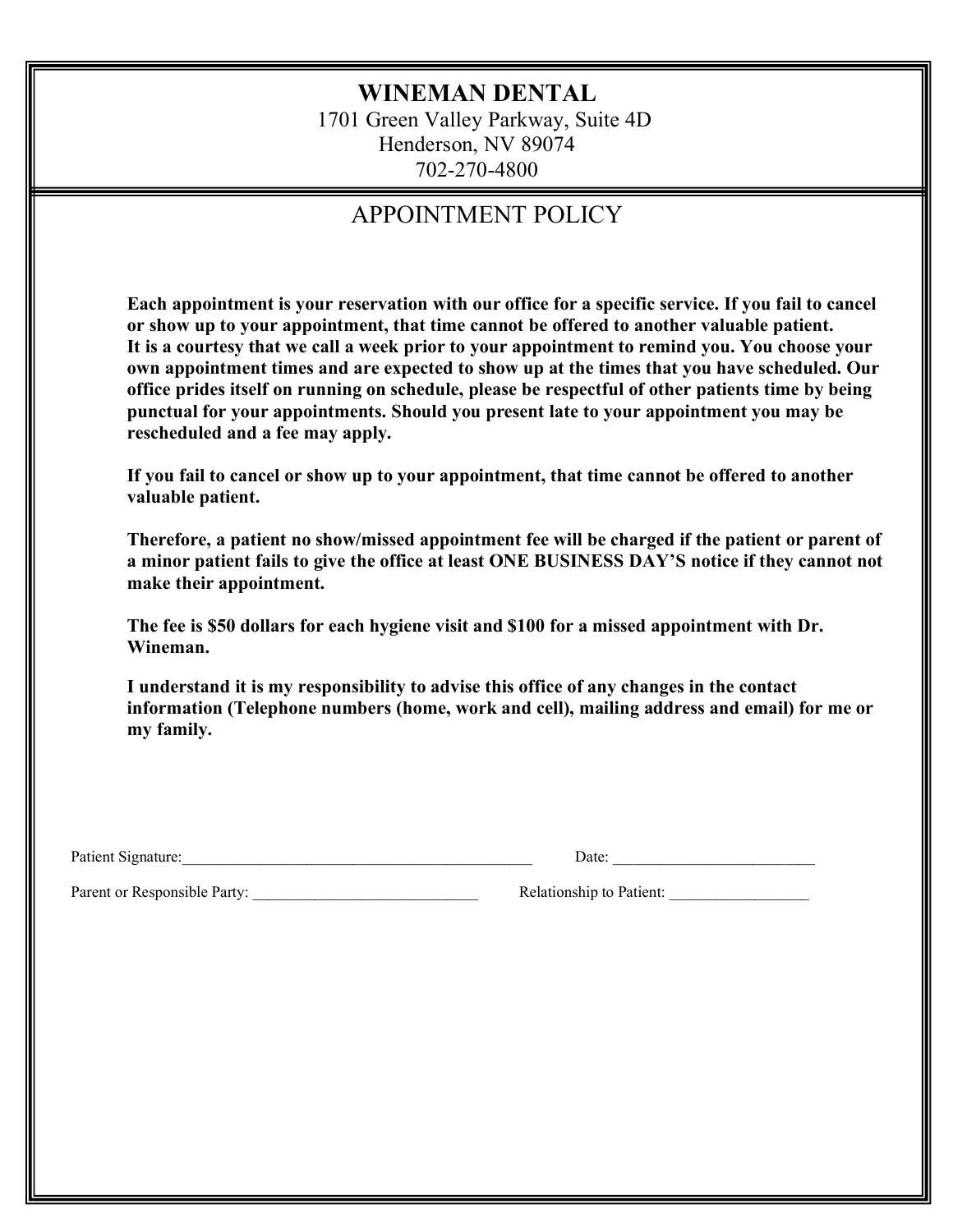# **WINEMAN DENTAL 1701 N GREEN VALLEY PARKWAY SUITE 4-D HENDERSON, NV 89074**

### **702-270-4800**

## **COLLECTIONS PROCEDURES**

Should your account require action by a collection company, the cost of collections and any associated legal fees will be added to your balance (**about an additional 35-45% is added** to the outstanding balance). Every effort is made by our office to coordinate benefits and obtain payment by your insurance. Ultimately, you (the patient or guarantor) are responsible for payment for all services rendered. **You agree to reimburse us the fees of any collection agency, which may be based on a percentage at a maximum of 50% of the debt, and all costs, and expenses, including reasonable attorney's fees, we incur in such collections efforts.** If payment is not made in full within 90 days of services (**unless otherwise agreed upon with a signed financial agreement**) the account will be sent to either Plus Four Collections Inc. or IC Systems or any other company hired to complete this task.

In accordance with the Fair Debt Collections Practices Act, you agree, for us to service your account or to collect any amounts you may owe, we may contact you by telephone at any number associated with your account. This includes wireless telephone numbers that may result in charges to you. We may also contact you by sending text messages or emails using the information you provided to us. Methods of contact may include using pre-recorded messages and/or automated dialing service.

I have read this disclosure and agree that WINEMAN DENTAL or their agents may contact me as described above.

Patient Name:

| Patient Signature: | Date: |  |
|--------------------|-------|--|
|                    |       |  |